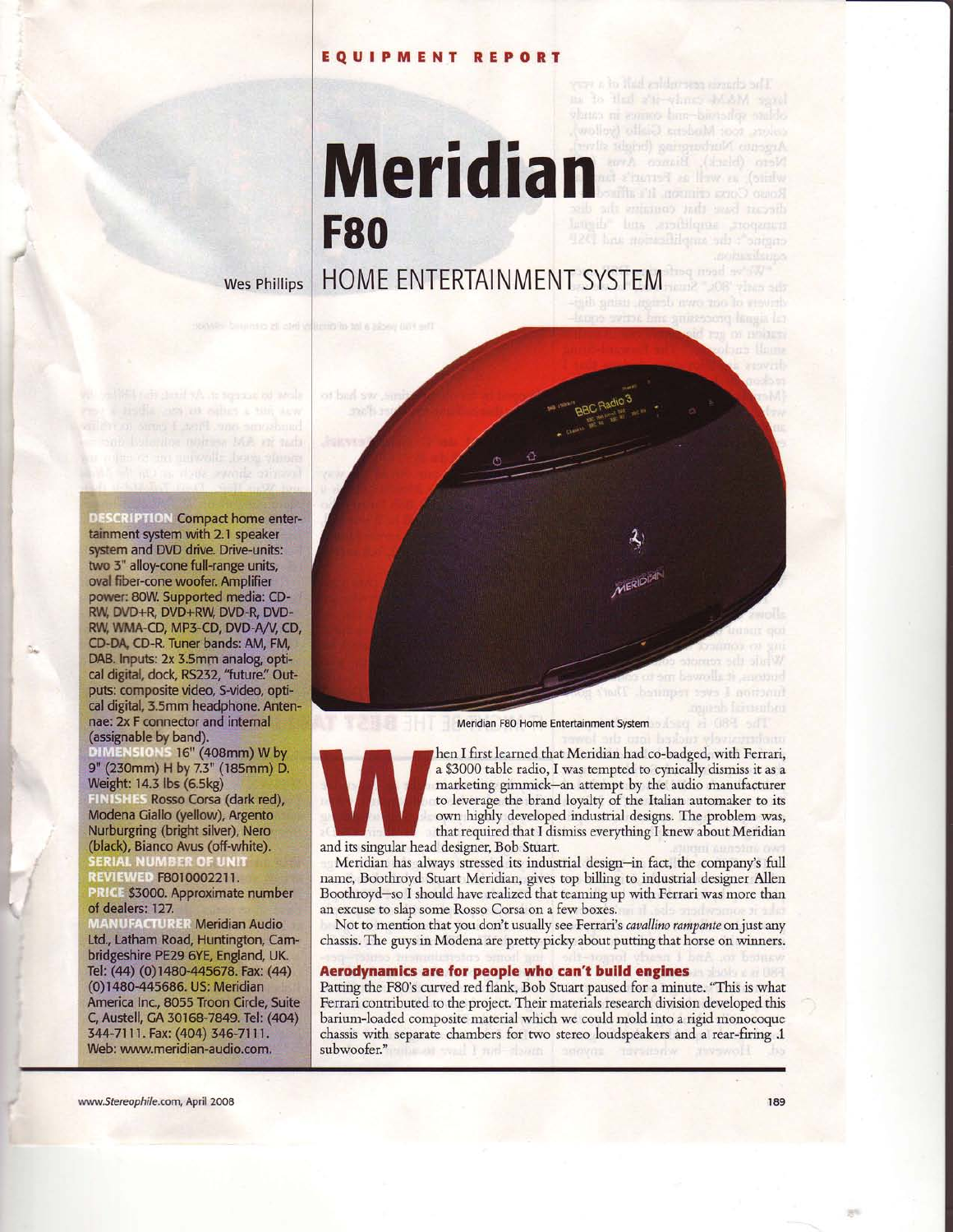TOURS TRAMQINGS

The chassis resembles half of a very laree M&M candv-it's half of an oblate spheroid-and comes in candy colors, too: Modena Giallo (yellow), Argento Nurburgring (bright silver), Nero (black), Bianco Avus (offwhite), as well as Ferrari's familiar Rosso Corsa crimson. It's affixed to a diecast base that contains the disc transport, amplifiers, and "digital engine": the amplification and DSP equalization.

"We've been perfecting DSP since the early'80s," Stuart said, "so we use drivers of our own design, using digital signal processing and active equalization to get big sound out of such a small enclosure." The forward-firin drivers are alloy-cone designs that I reckon to be about 3" in diameter (Meridian doesn't list the specs on its website), and the rear-firing woofer has an oval fiber-filled driver. The amplifier is rated at 80W.

The F80's slot-loaded Meridian optical disc drive "allows you to listen to 24-bit/96kHz files," said Stuart, who was active in promoting hi-rez DVD-Audio files. It also lets you play DVDs, as the F80 has both composite and S-video outputs. As well, the F80 plays CD-DA, CD-R/RW, MP3, WMA, DualDisc, and DVD±R/RW.

The F80's display is easy to read and allows you to display either a DVD's top menu or disc menu without having to connect it to a video monitor. While the remote control has only 15 buttons, it allowed me to control every function I ever required. That's good industrial design.

The F80 is packed with inputs, unobtrusively tucked into the lower part of its rear panel. In addition to the composite and S-video output jacks, there's a DIN socket labeled "roR puTuRE ACCISSoRIES," a 3.5mm stereo jack, digital optical in, an optical digital out/headphone jack, and two antenna inputs.

The F80 is billed as "portable," which, at just over 14 lbs, it is-you can pick it up by its molded-in handle and take it somewhere else. It isn't batterypowered or all that easy to schlep, but you could carry it with you if you wanted to. And I nearly forgot-the F80 is a clock radio, too.

It really is striking. I put it on a countertop in our kitchen, where-other than occasionally thinking Holy crap, that sounded good-I quickly took it for granted. However, whenever anyone



The F80 packs a lot of circuitry into its cramped interior.

dropped by for the first time, we had to discuss that brilliant-red objet d'art.

## If he can't do it with Ferrari, well, he can't do it

Let's get the big one out of the way right up front: The Meridian F80 is a \$3000 table radio. Ask Bob Stuart who the F80 is aimed at and he'll respond, 'Anvone with a iob who loves music."

I've heard him say that, but isn't it just the slightest bit glib?

"Not really. Meridian's core customer continues to be people who are just a little fanatical about hi-fi, and for that customer, we'll gladly sell an 808.2 CD player-or two. But there are a lot of people who like nice things, who slow to accept it. At first, the F80 really was just a radio to me, albeit a very handsome one. First, I came to realize that its AM section sounded uncommonly good, allowing me to enjoy my favorite shows, such as On the Media and Wait Wait...Don't Tell Me! at their more convenient WNYC-AM broadcast times. In the beginning, I was just happy that the AM tuner was quiet, but I came to realize that it also sounded more than acceptably fine.

The FM tuner, not surprisingly, is far better, which is a bit of a pity when you consider the debased signals most commercial broadcasters transmit these days. Give it a good signal to lock on to and the F80 will shine. I caught

# THE MERIDIAN F80 IS NOT JUST A TABLE RADIO. IT MIGHT BE THE BEST TABLE RADIO EVER.

may have even bought an expensive flat-panel video monitor, and when they go to buy speakers or something to listen to music or their DVDs through...well, they either see our very-high-performing but very large boxes or else overpriced clock radios.

"So who would buy the F80? People with eyes, people with ears, people who are tired of settling for 'good enough.'The F80 makes a very satisfying home entertainment center-perhaps too good. A few of our loyal customers have told us they aren't listening to their big Meridian systems since they bought F80s."

Do I buy that argument? Pretty much-but I have to admit that I was 'WNYC's broadcast of Bach's Christmas Oratorio on the winter solstice, and it sounded huge. All that sound coming from that little red thing? Mercy!

### Win some, lose some, crash some

If I seem to have given the F80's disc drive scant notice, that's because I did, at first. Thinking of it as a table radio will do that for you. One evening, I was attempting to tell my wife how compelling I found Raising Sand, by Robert Plant and Alison Krauss (CD, Rounder 9075). Giving up. I ran downstairs, grabbed the disc, and loaded it into the Meridian.

The room turned into a torrid